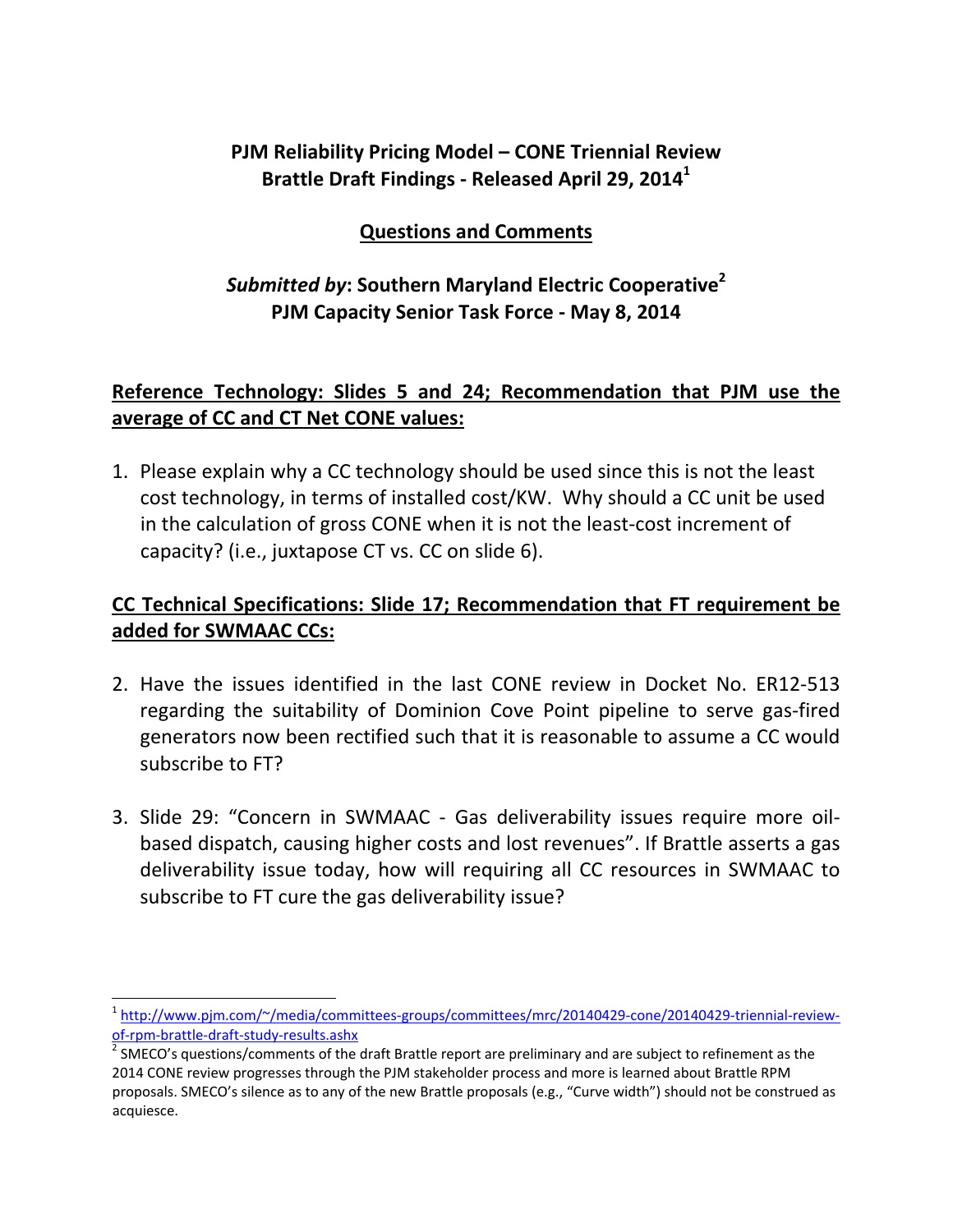## **ATWAAC: Slides 20‐21; Recommendation that PJM use a 8% ATWAAC (13.8% ROE, 7% debt cost and 60%/40% debt/equity ratio:**

- 4. Given that FERC policy is that "a proxy group should consist of at least four, and preferably at least five members, if representative members can be found" Opinion No. 511, SFPP, L.P., 134 FERC ¶ 61,121 at P 203 (2011), can Brattle explain why its proxy group, with 3 publicly traded merchant entities, is complaint with FERC precedent for proxy group size for ROE determination?
- 5. From the ATWACC Reference Points and Recommendation on slide 20, please explain how the 8% ATWAAC was arrived at from the among the data points?
- 6. Please explain why the statement, used with regard to the selection of reference technology, "Merchants are building CCs, not CTs" (slide 5) cannot be validly used to justify the inclusion of IOUs and Cooperatives - who also build CCs - in the project group for which the calculation of the ATWAAC is based on?
- 7. Fairness Opinions slide 20 indicates that these fairness opinions are from the 2011 CONE review. This would put the date of these fairness opinions in the spring of 2011, some 36 months ago. Please indicate if Brattle plans on updating these Fairness opinions, and if so, does Brattle plan on releasing these documents to stakeholders in its upcoming report?

## **E&AS Methodology Review: Slides 34‐35; Recommendation of a Parent LDA Net CONE as floor for Sub‐LDA Net CONE:**

- 8. Regarding the proposal to impose a Parent LDA Net CONE value as the minimum Net CONE value for sub‐LDAs, please explain why, if an E&AS in a sub‐LDA is reasonable, why over‐riding the calculation of net CONE at the sub‐ LDA level reasonable?
- 9. What E&AS data did Brattle review and what is the source of Brattle's data (if data were reviewed) for SWMAAC E&AS revenues (from which Brattle concludes that the current E&AS revenues in SWMAAC are overstated).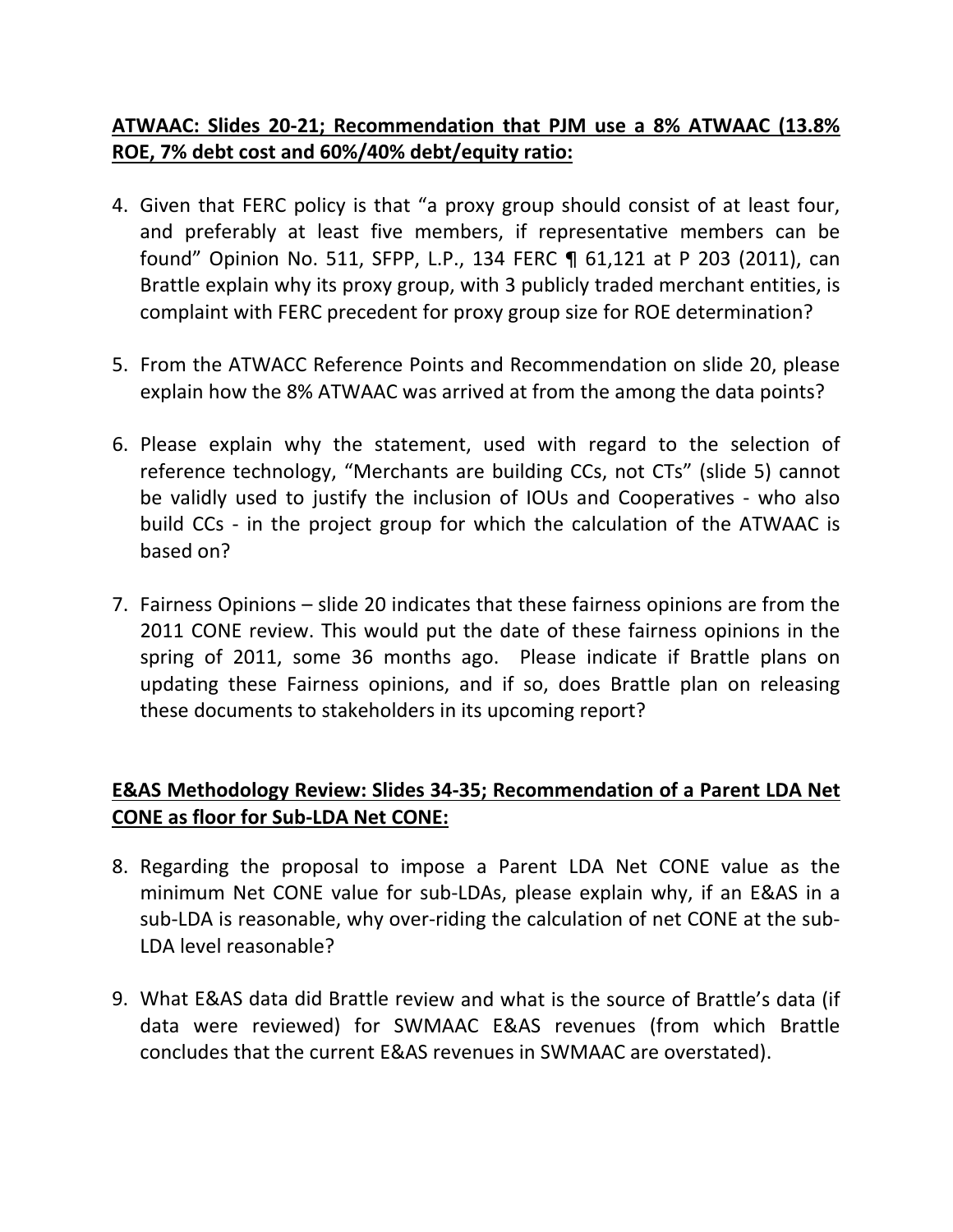## **CT and CC Capital Costs: Various slides and Appendix:**

- 10.Contingency (EPC and owners'), slide 18: Please explain the cause of the significant increase in total contingency from the Docket No. ER12‐513 CONE study?
- 11.Property tax, slide 22 re "CC CONE values are higher than before in all CONE areas ‐ SWMAAC and Dominion increased the most due to higher assumed labor costs, property taxes…", Which specific Maryland Counties were used to determine the SWMAAC CC property taxes? Were PILOTs considered?

#### **VRR Curve Changes: Slide 44; "Right‐shifting"**

- 12.Please explain how the proposal to Right‐shift point "a" to 1‐in‐5 LOLE (to approx. IRM  $-1\%$ ), was arrived at?
- 13.How does this proposal comport with the documented fact that each of the past several BRAs has over‐procured capacity (requiring PJM to enter sell offers into the IAs to unwind the over‐procurement). More specifically, this proposal to right‐shift point "a" to 1‐in‐5 LOLE would appear to result in an increased occurrence of BRA over‐procurement.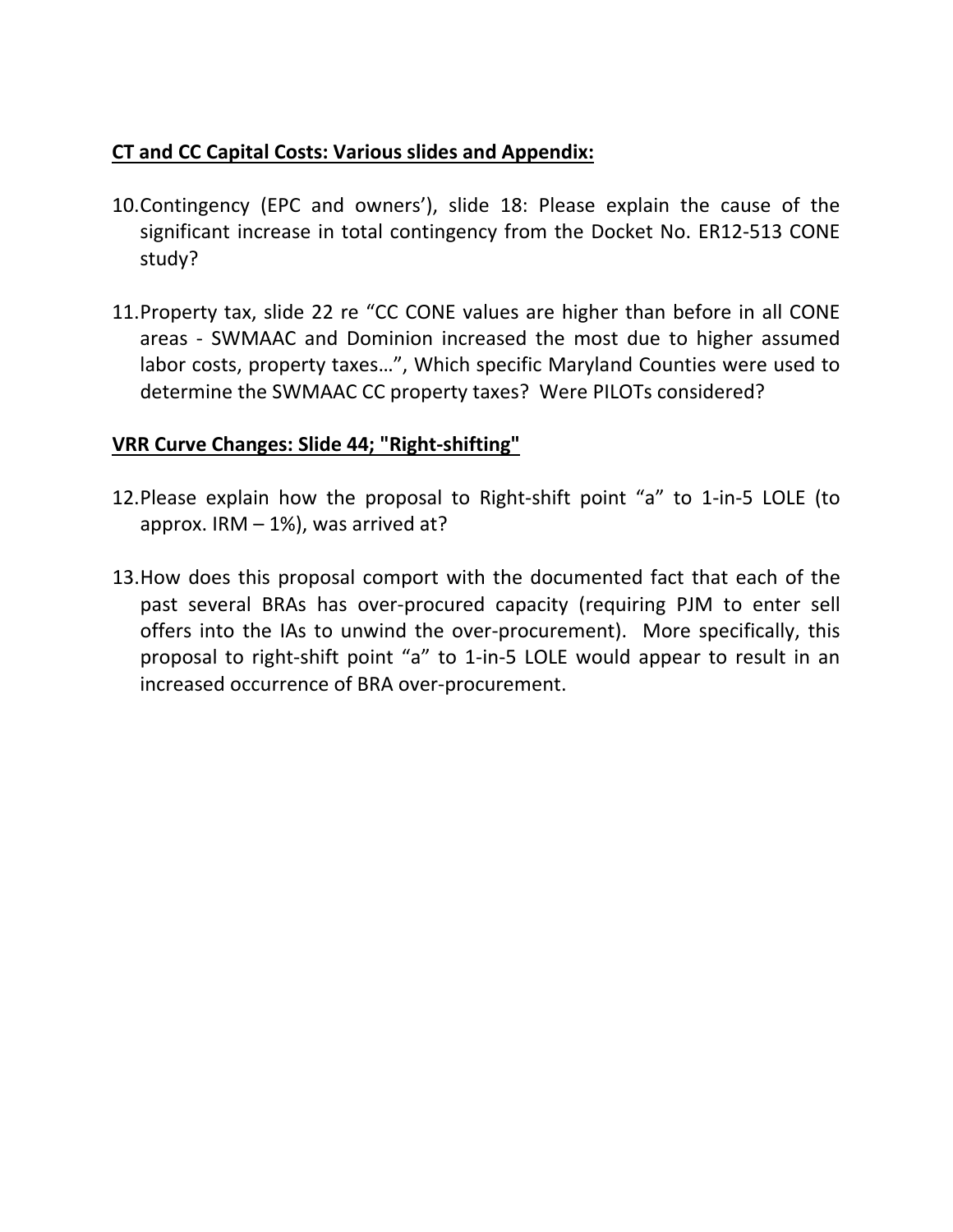# **VRR Curve Changes: Slides 9, 40, 53; 1‐day in 10 Relabilty Targets**

- 14.Please explain why "at base modeling assumption the existing VRR Curve does not meet 1-in-10 reliability objective on average"?
- 15.How does the above statement comport with the reality that over the past 4 BRAs, for example, the actual achieved reserve margin was over 20% (significantly better than 1‐day‐in 10‐years LOLE) on average:
	- 2013/2014 Delivery Year: Reliability Pricing Model (RPM) Base Residual Auction (BRA) cleared 152,743.3 MW of unforced capacity in the RTO. This represents a 20.3% reserve margin; however when the Fixed Resource Requirement (FRR) load is considered the **actual reserve margin for the entire RTO is 20.2%.** <sup>3</sup>
	- 2014/2015 Delivery Year: RPM BRA cleared 149,974.7 MW of unforced capacity in the RTO representing a 20.6% reserve margin. When FRR load is considered the **actual reserve margin for the entire RTO is 19.6%.** <sup>4</sup>
	- 2015/2016 Delivery Year: RPM BRA cleared 164,561.2 megawatts (MW) of capacity. The actual reserve margin **for the entire RTO will be 20.2%**. 5
	- 2016/2017 Delivery Year: RPM BRA cleared 169,159.7 MW of unforced capacity in the RTO. Accounting for load and resource commitments under the FRR the reserve margin for the entire RTO for the 2016/2017 Delivery Year **is projected to be 21.1%.<sup>6</sup>**

## **Local VRR Curve Changes: Slide 50 "Recommendations to Address Challenges"**

16.With regard to the statement "Raising LDA price caps from 1.5 Net CONE to 1.7 Net CONE would help reliability substantially, but still not to target levels in all LDAs under a reasonable range of LDA Net CONE premia (without even assuming estimation error), and it slightly increases already‐high price volatility", please document that local LDAs in PJM are not, in reality, meeting their relabilty targets under the current VRR construct.

 $\overline{a}$ <sup>3</sup> http://www.pjm.com/~/media/markets-ops/rpm/rpm-auction-info/20110513-2014-15-base-residual-auctionreport.ashx at 1.<br><sup>4</sup> http://www.pjm.com/~/media/markets-ops/rpm/rpm-auction-info/20110513-2014-15-base-residual-auction-

report.ashx at 1.<br><sup>5</sup> http://www.pjm.com/~/media/markets-ops/rpm/rpm-auction-info/20120518-2015-16-base-residual-auction-

report.ashx at 1.<br><sup>6</sup> http://www.pjm.com/~/media/markets-ops/rpm/rpm-auction-info/2016‐2017‐base‐residual‐auction‐report.ashx

at 1